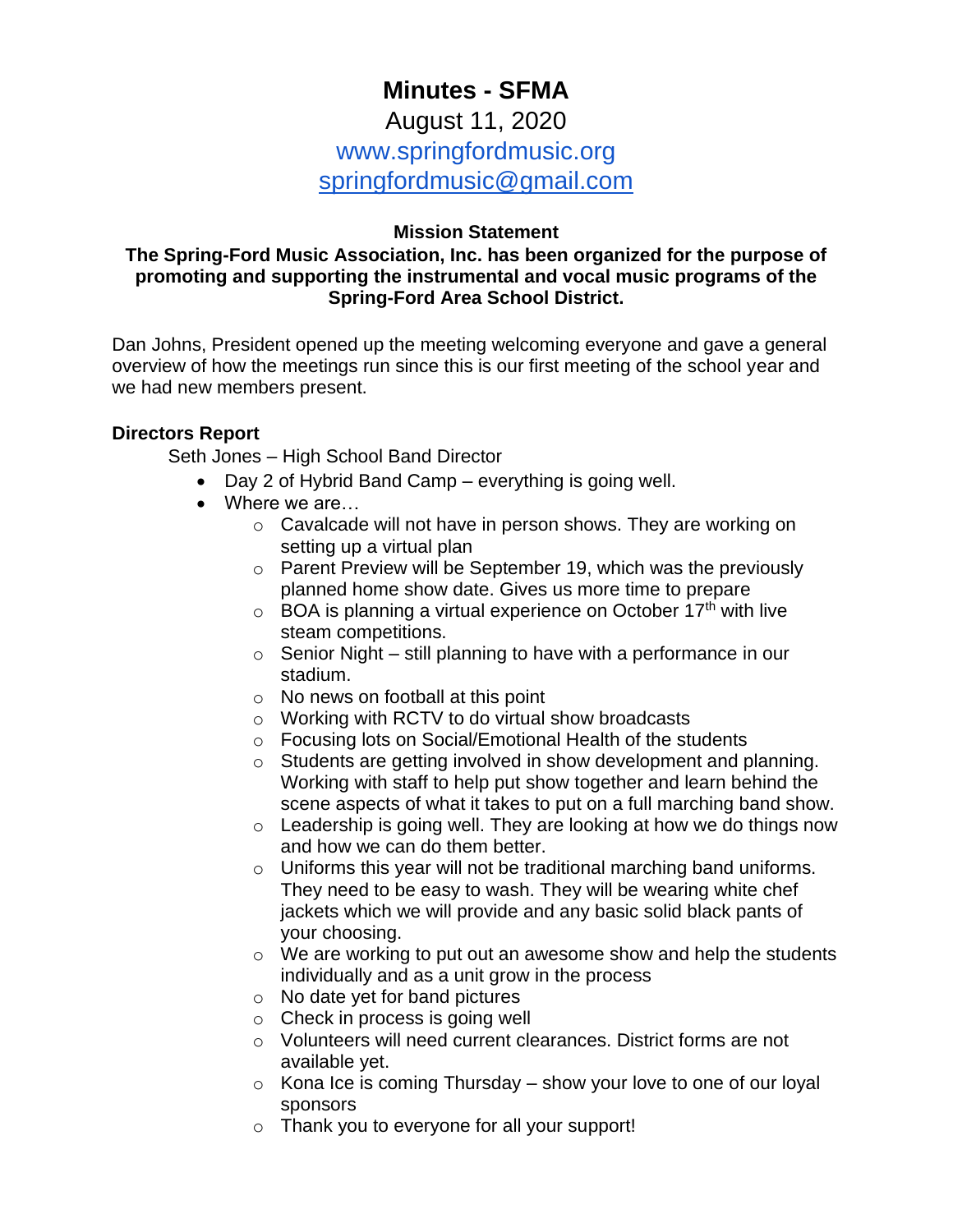Brett Slifer – Elementary Band

• Excited to be her and helping out with HS Marching Band.

Danielle Marone – High School Color Guard Director

- Day 2 things are going well
- Not many updates
- Kids are doing great with the rules
- Ordering uniforms will be easy to wash
- Even with the larger group broken into 2 groups all is good

Kris Jennings – Middle School Band Director

- MS Marching Band start date is pushed back
- They are on hold until at least next week
- Need board approval for MS extracurriculars
- Percussionists have met with Paul Smith, the new instructor
- She will email parents with start date and information once given the approvals
- She will set up a Zoom with the kids and parents to explain procedures
- New uniforms may be in late September/early October
- Kids will all need the blue MS marching unit tshirts

## **Officers Report**

President

• Information will be coming out soon on marching band start up and fundraising etc. We are a little behind due to all of the changes.

## **Secretary**

• Minutes approved

Vice President

- Nothing to report yet
- Eric is ready to jump in wherever needed

Assistant Treasurer

- Updating SPAs getting ready for fundraising to start
- Updating Website, putting all fundraising online

**Treasurer** 

• Budget review

## **Committee Reports**

**Concessions** 

- Colleen Felder is the new chair, working with several others as a committee to figure out what is needed
- No Football Concessions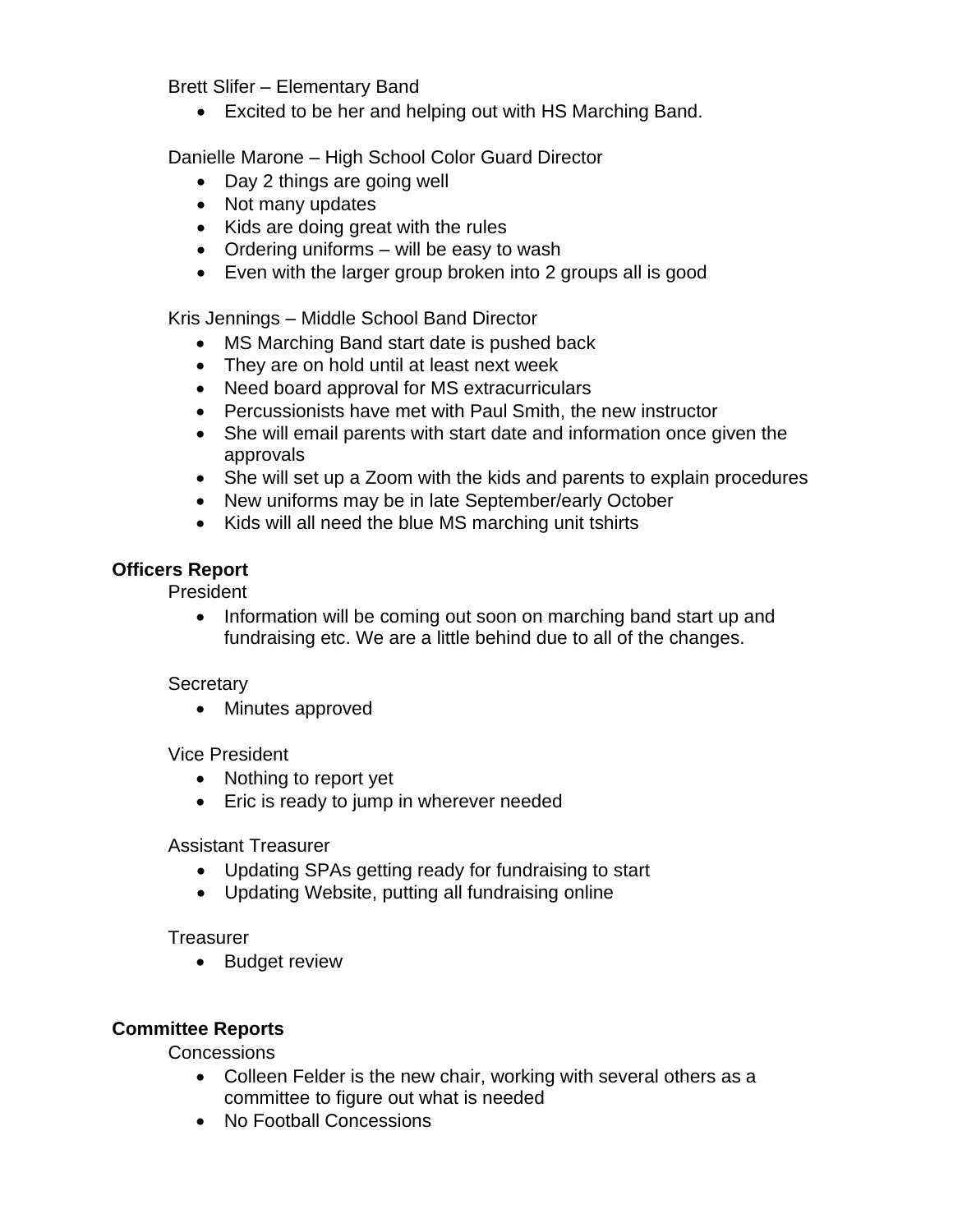• Need to do stand clean out soon – will touch base with volunteers to get it scheduled in the next few weeks.

Fundraising

- Wawa sale has started
- Soul Joel's Comedy night out with SNAP is September 24
- Lottery calendar sale for November drawings
	- o Preview on Thursday night
	- o Will run until October 31
	- o Drawing in November
- Pie Sale for Thanksgiving
- Mattress and Clothing Drive on hold
- Poinsettia sale in time for holidays
- Electronics sale in time for the holidays

## Scrip

- New app Raise Right by Scrip
	- o Makes purchasing easier

## Dinner & Show

• Fall 2021 possibly

## Vehicles

- Not much going on yet
- Special thanks to Mike & April Snopkowski for working with Parsons & sons to the get the stand restored and repaired.

## Membership

- Form is online
- 56 members

## **Chaperones**

• Make sure your clearances are current and all forms are submitted

## Uniforms

• Working on sizing students

## Sewing

- Help needed with sewing instrument covers
- [sewing@springfordmusic.com](mailto:sewing@springfordmusic.com) is email to contact for more information

## Data

- New committee
- Working on collecting and organizing information from all the new online forms and ordering

## **Old Business**